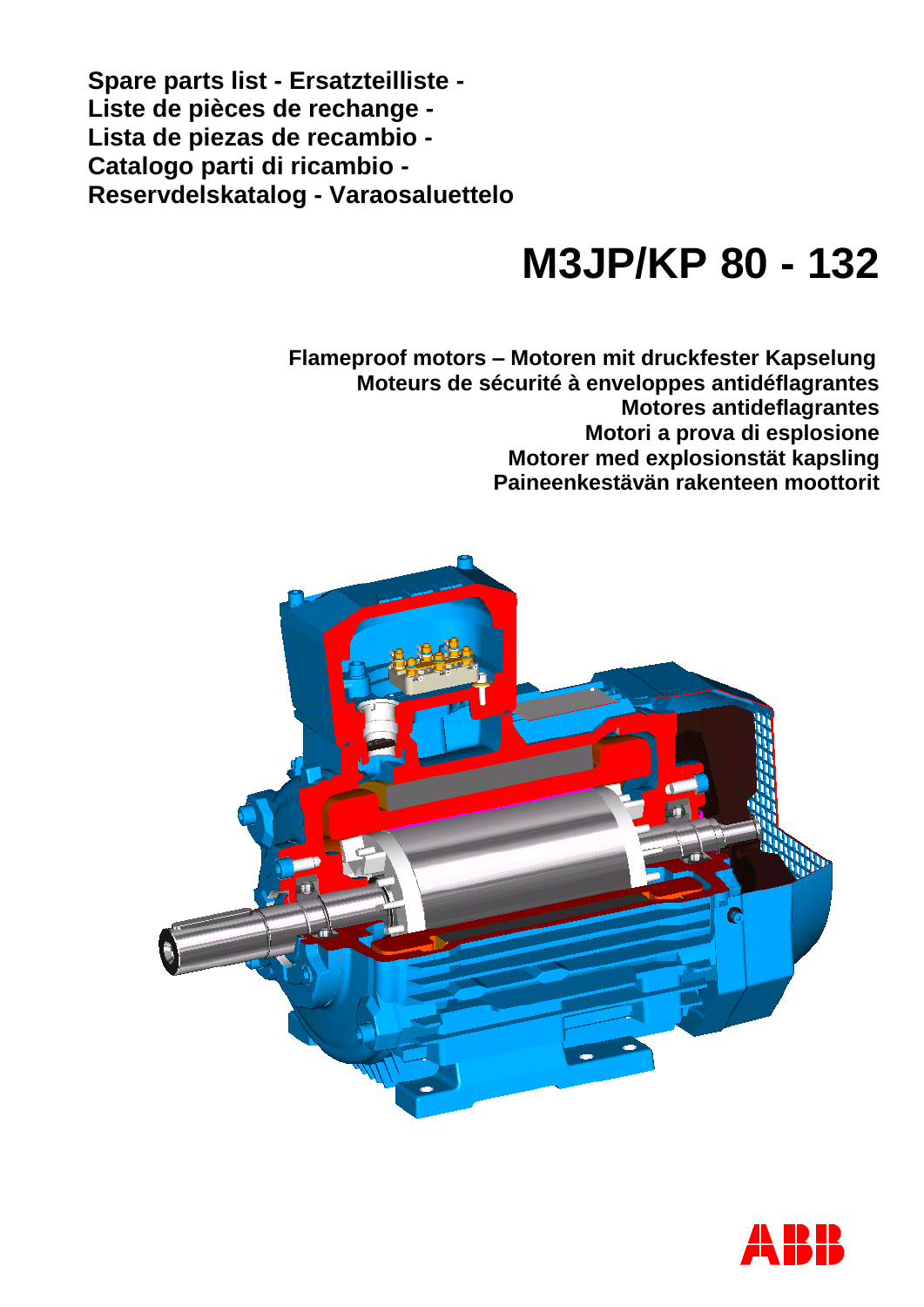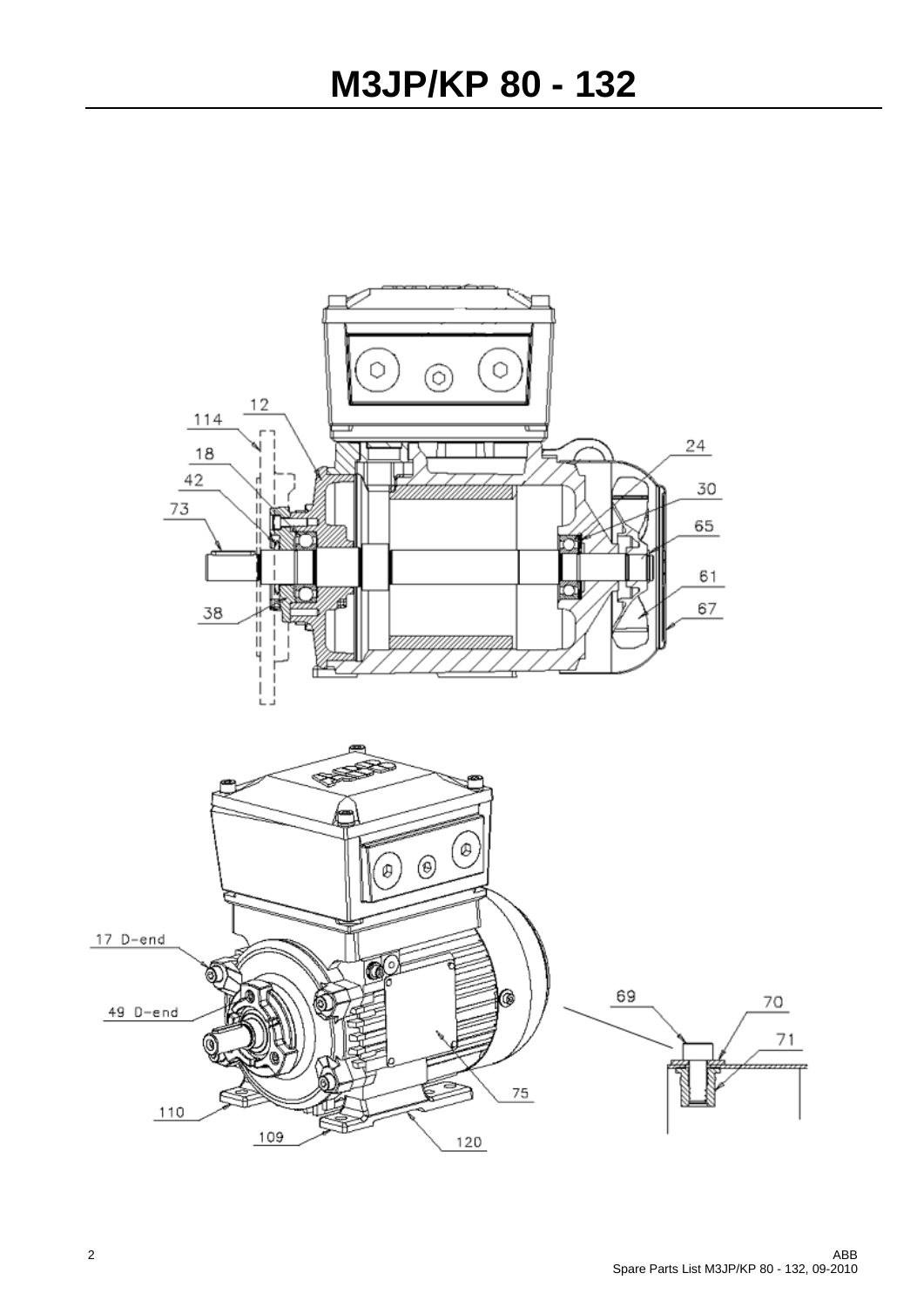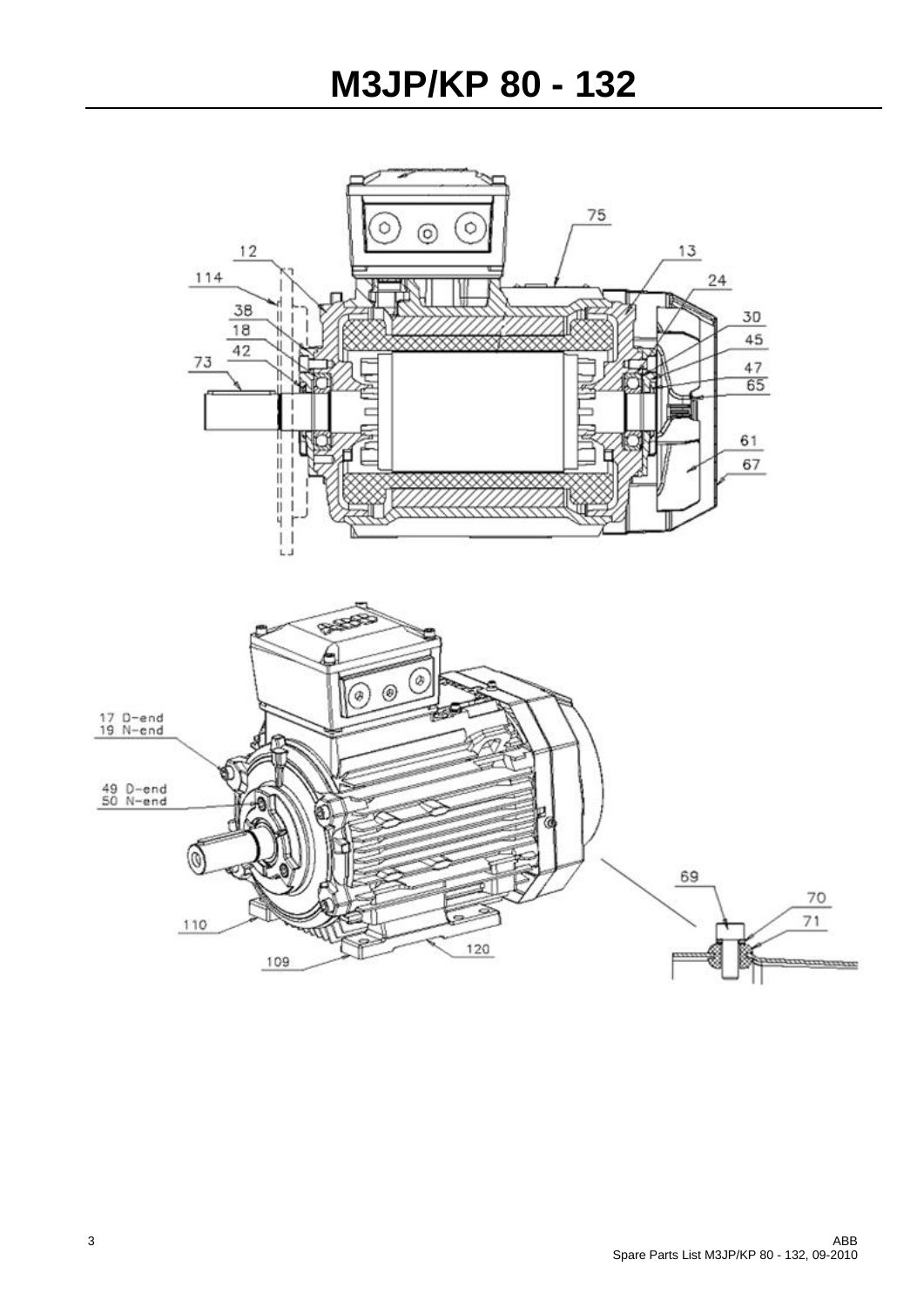- 12 Endshield IM1001 for D D-seitiges Lagerschild Flasque CC Escudo de cojinete del extremo lado acople Scudo cuscinetto lato AS D-ändans lagersköld Laakerikilpi D 114 Flange shield IM3001 for D Flanschlagerschild Flasque bride Escudo brida Scudo flangiato Flänslagersköld Laippalaakerikilpi 13 Endshield for N N-seitiges Lagerschild Flasque COC Escudo de cojinete del extremo lado opuesto a acople Scudo cuscinetto lato NS N-ändans lagersköld Laakerikilpi N 17 Endshield fixing screw D Befestigungsschraube des D-seitigen Lagerschildes Vis de fixation de flasque, coté commande CC Tornillo de fijación de escudo de lado acople Vite di fissaggio scudo estremità D Lagersköldens fästskruv D Laakerikilven kiinnitysruuvi D 18 Bearing for D D-seitiges Lager Roulement CC Cojinete lado acople Cuscinetto lato AS D-ändans lager Kuulalaakeri D 19 Endshield fixing screw N Befestigungsschraube des N-seitigen Lagerschildes Vis de fixation de flasque, coté opposé commande COC Tornillo de fijación de escudo de lado opuesto a acople Vite di fissaggio scudo estremità N Lagersköldens fästskruv N Laakerikilven kiinnitysruuvi N 24 Bearing for N N-seitiges Lager Roulement COC Cojinete lado ventilador Cuscinetto lato NS N-ändans lager
- 30 Pre-loading spring for bearings Vorspannfeder für lager Ressort de pre-charge des paliers Muelle de precarga de cojinetes Molla di pre-carico cuscinetti Förspännings fjäder för lager Laakeroinnin esikuormitusjousi 38 Outer bearing cover, D-end D-seitiger äusserer Lagerdeckel Couvercle extérieur du roulement CC Tapa exterior del cojinete lado acople Coperchio cuscinetto esterno lato AS D-ändans yttre lagerlock D-pään laakerikansi 42 Gamma ring for D D-seitiger Gammaring Joint en V CC Gammaring lado acople Anello di tenuta Gamma lato albero D-ändans gamma-ring Gamma rengas, D 45 Outer bearing cover, N-end N-seitiger äusserer Lagerdeckel Couvercle extérieur du roulement COC Tapa exterior del cojinete lado ventilador Coperchio cuscinetto esterno lato NS N-ändans yttre lagerlock N-pään laakerikansi
- 47 Gamma ring for N N-seitiger Gammaring Joint en V COC Gammaring lado ventilador Anello di tenuta Gamma lato ventola N-ändans gamma-ring Gamma rengas, N
- 49 Bearing cover screw D Schraube des D-seitigen Lagerdeckels Vis de couvercle de palier CC Tornillo del protector de rodamiento lado acople Vite coperchio cuscinetto estremità D Lagerlockets skruv D Laakerikannen ruuvi D
- 50 Bearing cover screw N Schraube des N-seitigen Lagerdeckels Vis de couvercle de palier COC Tornillo del protector de rodamiento lado opuesto a acople Vite coperchio cuscinetto estremità N Lagerlockets skruv N Laakerikannen ruuvi N

Kuulalaakeri N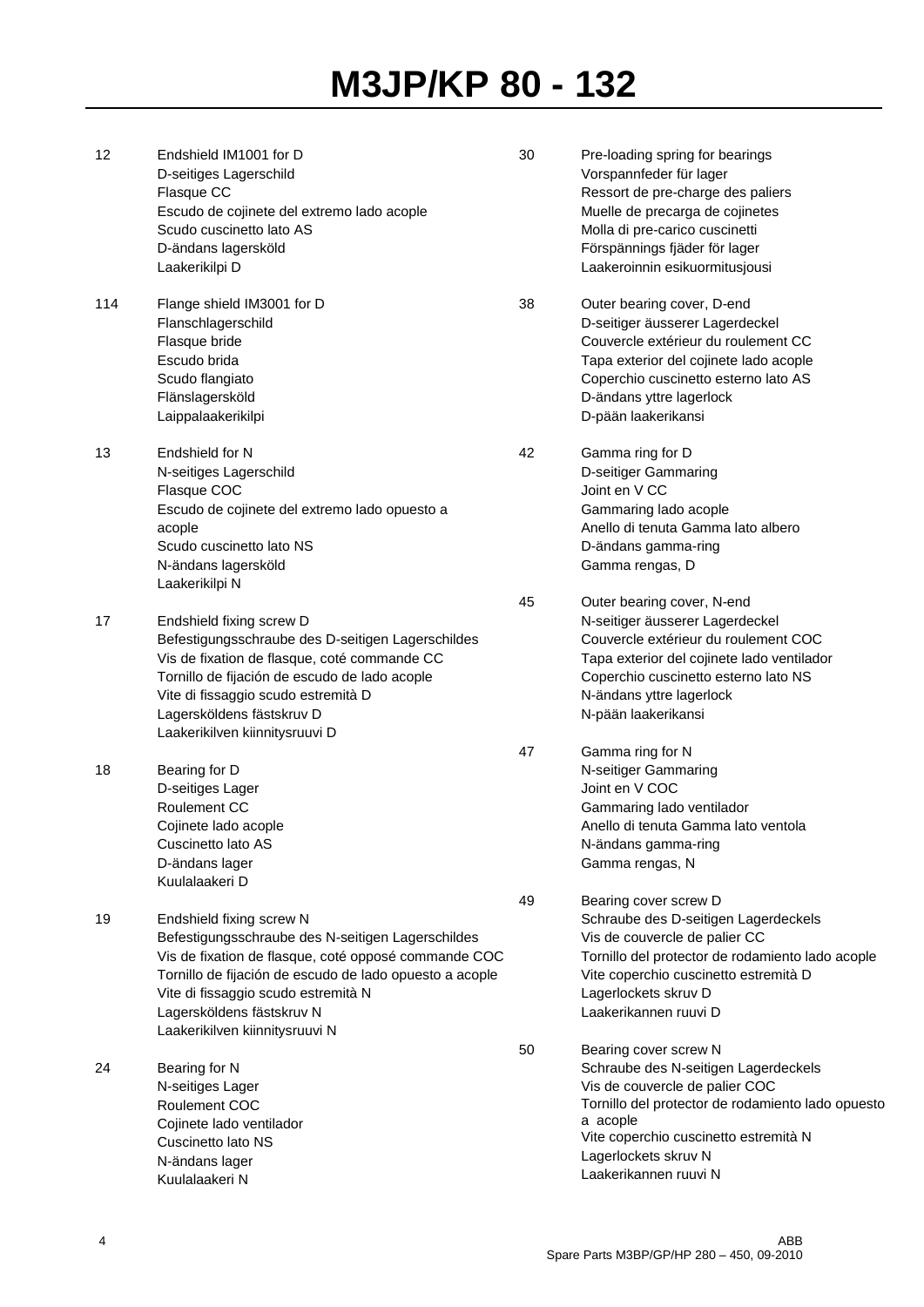| 61 | Fan                                               | 75  | Rating plate                                                        |
|----|---------------------------------------------------|-----|---------------------------------------------------------------------|
|    | Lüfter                                            |     | Leistungsschild                                                     |
|    | Ventilateur                                       |     | Plaque signalétique                                                 |
|    | Ventilador                                        |     | Placa de características                                            |
|    | Ventola                                           |     | Targhetta dati                                                      |
|    | Fläkt                                             |     | Märkskylt                                                           |
|    | Tuuletin                                          |     | Arvokilpi                                                           |
|    |                                                   |     |                                                                     |
| 65 | Locking ring                                      | 92  | Spring washer under the stator frame earth terminal                 |
|    | Sicherungsring                                    |     | Tellerfeder unter Erdungsschraube des                               |
|    | Circlips                                          |     | Ständergehäuses<br>Ressort sous la vis de mise à la terre de la     |
|    | Anillo de bloqueo                                 |     | carcasse du stator                                                  |
|    | Anello di bloccaggio                              |     | Arándela de fijación para la abrazadera del tornillo                |
|    | Låsring                                           |     | de tierra bajo carcasa del estator                                  |
|    | Lukitusrengas                                     |     | Molla del disco sotto la vite per messa a terra<br>carcassa statore |
| 67 | Fan cover                                         |     | Tallriksfjäder under statorstommens jordningsskruv                  |
|    | Lüfterhaube                                       |     | Lautasjousi staattorirungon maadoitusruuvin alle                    |
|    | Capot de ventilateur                              |     |                                                                     |
|    | Protector ventilador                              | 93  | Washer under the stator frame earth terminal                        |
|    | Protezione del ventilatore                        |     | Unterlegscheibe unter Erdungsschraube des                           |
|    | Fläktkåpa                                         |     | Ständergehäuses                                                     |
|    | Tuulettimensuojus                                 |     | Rondelle sous la vis de mise à la terre de la                       |
|    |                                                   |     | carcasse du stator                                                  |
|    |                                                   |     | Arandela para el tornillo de tierra bajo carcasa                    |
| 69 | Fan cover attachment screw                        |     | del estátor                                                         |
|    | Befestigungsschraube Lüfterhaube                  |     | Rondella sotto la vite per messa a terra carcassa                   |
|    | Vis de fixation du capot de ventilateur           |     | statore<br>Bricka under statorstommens jordningsskruv               |
|    | Tornillo de sujeción de protector de ventilador   |     |                                                                     |
|    | Vite di montaggio copriventola                    |     | Aluslaatta staattorirungon maadoitusruuvin alle                     |
|    | Fästskruv för fläktskydd                          |     |                                                                     |
|    | Tuulettimen suojuksen kiinnitysruuvi              | 94  | Stator frame earth terminal                                         |
|    |                                                   |     | Erdungsschraube des Ständergehäuses                                 |
| 70 | Washer for fixing fan cover                       |     | Vis de mise à la terre de la carcasse du stator                     |
|    | Unterlegscheibe für Befestigung der Lüfterhaube   |     | Tornillo de tierra en carcasa del estátor                           |
|    | Rondelle de fixation du capot de ventilateur      |     | Vite per messa a terra carcassa statore                             |
|    | Arandela para fijación de protector de ventilador |     | Statorstommens jordningsskruv                                       |
|    | Rondella per fissaggio copriventola               |     | Staattorirungon maadoitusruuvi                                      |
|    | Bricka för fläktskyddets infästning               |     |                                                                     |
|    | Aluslaatta tuulettimen suojuksen kiinnityksessä   | 109 | Stator frame foot                                                   |
|    |                                                   | 110 | Fuß Statorgehäuse                                                   |
| 71 | Lead-through rubber                               |     | Pied de la carcasse du stator                                       |
|    | Gummidurchführung                                 |     | Pata de carcasa                                                     |
|    | Traversé en coutchouc                             |     | Piede carcassa statore                                              |
|    | Gomma de orificio                                 |     | Statorstommens fot                                                  |
|    | Goma pasa cables                                  |     | Staattorirungon jalka                                               |
|    | Genomföringsgummi                                 |     |                                                                     |
|    | Läpivientikumi                                    | 120 | Stator frame foot fixing screw                                      |
|    |                                                   |     | Befestigungsschraube für Ständergehäusefuss                         |
| 73 | Key                                               |     | Vis de fixation de pied de la carcasse du stator                    |
|    | Pabfeder                                          |     | Tornillo de fijación de pata de carcasa                             |
|    | Clavette                                          |     | Vite di fissaggio piede carcassa statore                            |
|    | Chaveta                                           |     | Fästskruv för statorstommens fot                                    |
|    | Chiavetta                                         |     | Staattorirungon jalan kiinnitysruuvi                                |
|    | Kil                                               |     |                                                                     |
|    |                                                   |     |                                                                     |
|    | Tasakiila                                         |     |                                                                     |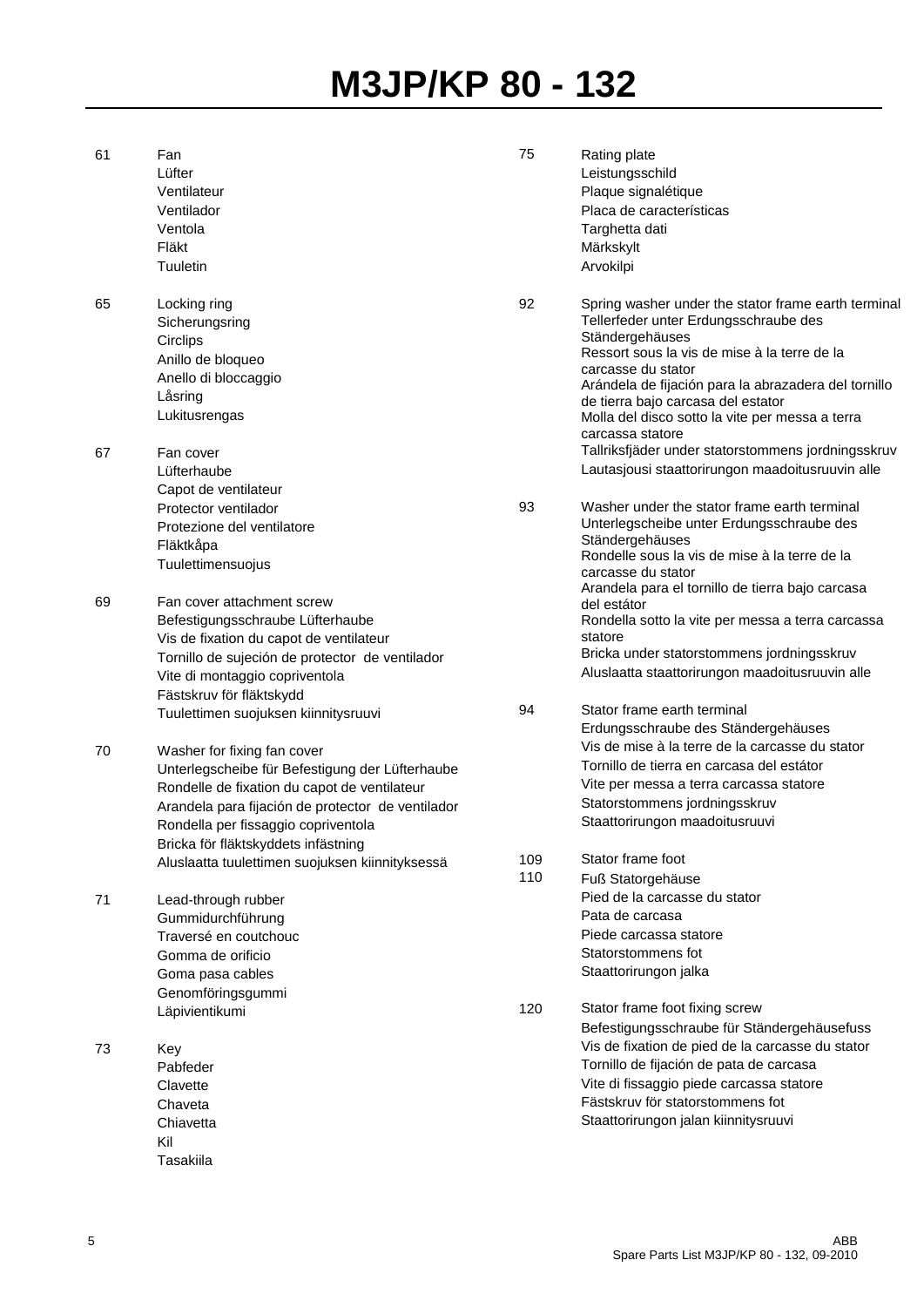**Terminal - Anschlüsse - Bornes - Terminales -**

**Morsettiera - Uttag - Liitäntä**

**M3KP**



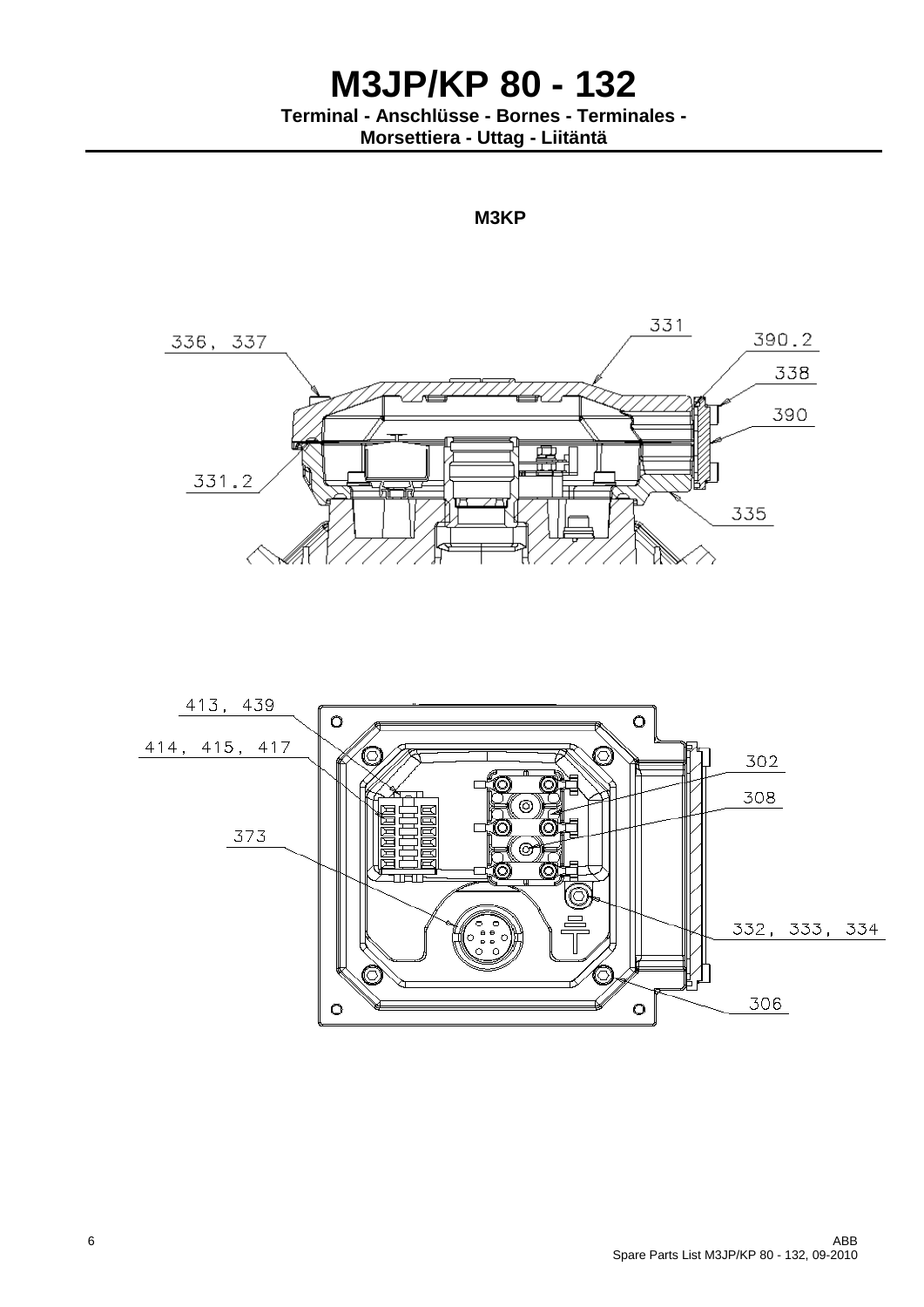**Terminal - Anschlüsse - Bornes - Terminales - Morsettiera - Uttag - Liitäntä**





7 ABB Spare Parts List M3JP/KP 80 - 132, 09-2010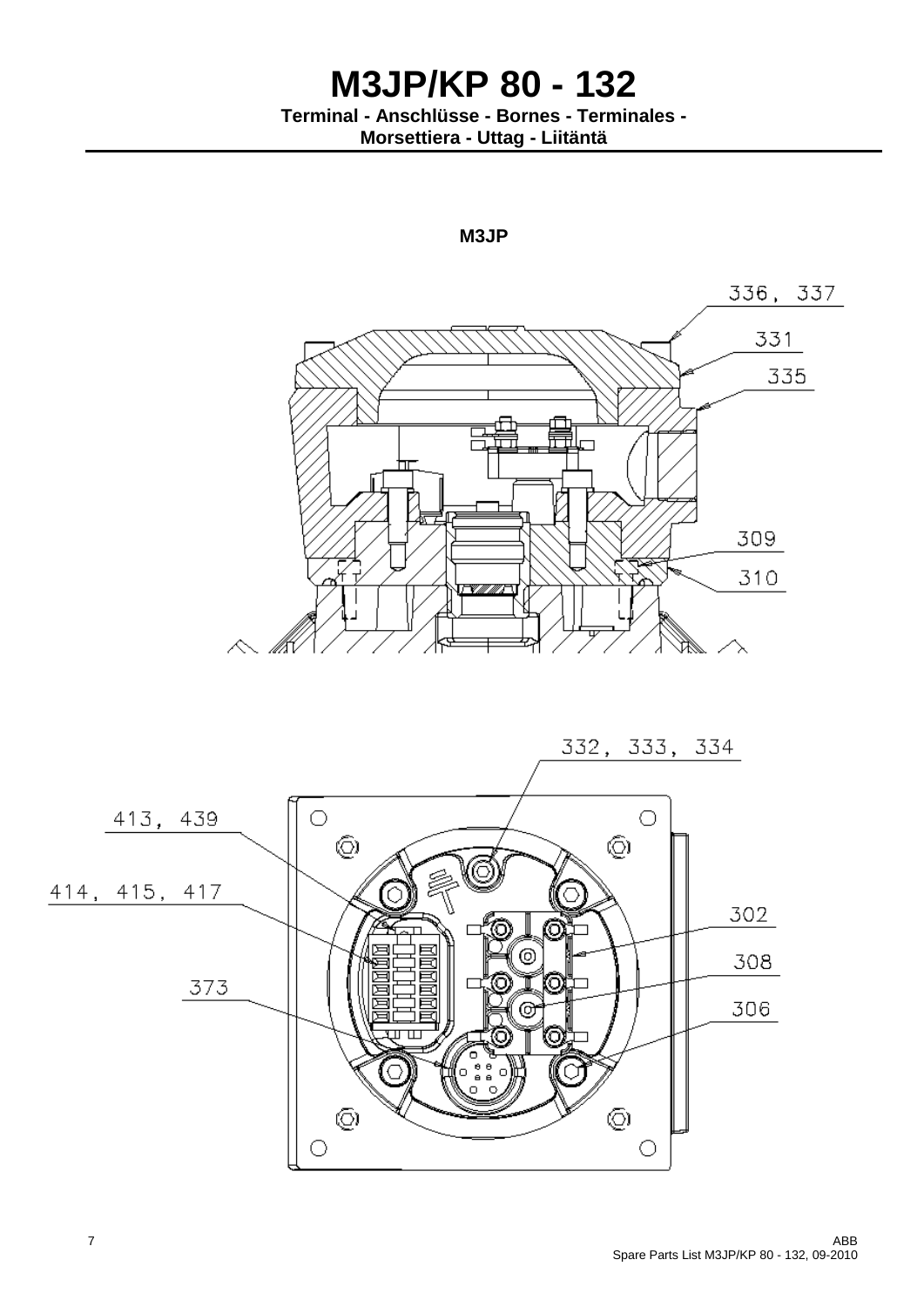**Terminal - Anschlüsse - Bornes - Terminales -**

**Morsettiera - Uttag - Liitäntä**

| 302        | Terminals<br>Klemmenbrett<br>Plaque à borne<br>Placa bornes<br>Terminal<br>Uttagsplint<br>Liitinalusta                                                                                                                                                                                                                                            | 336   | Terminal box cover fixing screw<br>Befestigungsschraube für Klemmenkastendeckel<br>Vis de fixation du couvercle de la boîte à bornes<br>Tornillo de fijación de tapa de caja de bornes<br>Vite di fissaggio coperchio scatola morsettiera<br>Fästskruv till uttagslådans lock<br>Liitinsuojuksen kannen kiinnitysruuvi                                                                                         |
|------------|---------------------------------------------------------------------------------------------------------------------------------------------------------------------------------------------------------------------------------------------------------------------------------------------------------------------------------------------------|-------|----------------------------------------------------------------------------------------------------------------------------------------------------------------------------------------------------------------------------------------------------------------------------------------------------------------------------------------------------------------------------------------------------------------|
| 306<br>308 | Terminal box frame fixing screw<br>Befestigungsschraube für Klemmenkastengehäuse<br>Vis de fixation de la carcasse de la boîte á bornes<br>Tornillo de fijación de cuerpo de caja de bornes<br>Vite di fissaggio scatola morsettiera<br>Fästskruv för uttagslådans stomme<br>Liitinsuojuksen rungon kiinnitysruuvi<br>Terminal board fixing screw | 337   | Spring washer for terminal box cover fixing screw<br>Federring für Befestigungsschraube des<br>Klemmenkastendeckels<br>Rondelle élastique pour vis de fixation du<br>couvercle de la boîte à bornes<br>Arandela muelle para tornillo de fijación de<br>tapa de caja de bornes<br>Rondella elastica per vite di fissaggio coperchio<br>scatola morsettiera<br>Fjäderbricka för fästskruv till uttagslådans lock |
|            | Befestigungsschraube Klemmenbrett<br>Vis de fixation de plaque à bornes<br>Tornillo de fijación de placa de bornes<br>Vite di fissaggio morsettiera<br>Fästskruv för plintsockel<br>Liitinalustan kiinnitysruuvi                                                                                                                                  | 338   | Jousialuslaatta liitinsuojuksen kannen kiinnitysruuviin<br>Screw<br>Schraube<br>Vis<br>Tornillo<br>Vite                                                                                                                                                                                                                                                                                                        |
| 310        | Intermediate flange incl. terminal leads casted in resin<br>Zwischenflansch mit vergossenen Anschlußleitern                                                                                                                                                                                                                                       |       | Skruv<br>Ruuvi                                                                                                                                                                                                                                                                                                                                                                                                 |
|            | Support intermédiaire avec fils de raccordement<br>scellés en résine<br>Soporte intermedio caja de borne con terminales<br>fundidos en resina<br>Piasta intermedia, con terminali annegati nella resina<br>Mellanfläns inkl. kablarna ingjutna i harts<br>Välilaippa sis. hartsiin valetut kaapelit                                               | 390   | Flange<br>Flansch<br>Plaque<br><b>Brida</b><br>Flangia<br>Fläns<br>Laippa                                                                                                                                                                                                                                                                                                                                      |
| 331        | Klemmenkastendeckel<br>Couvercle de la boîte à bornes<br>Tapa de la caja de bornes<br>Coperchio scatola morsettiera<br>Lock till uttagslåda<br>Liitinsuojuksen kansi                                                                                                                                                                              | 390.2 | Sealing for flange<br>Flanschdichtung<br>Joint d'étanchéité de la planque<br>Junta escudo brida<br>Guarnizione per Flangia<br>Tätning för fläns<br>Laipan tiiviste                                                                                                                                                                                                                                             |
| 335        | Terminal box frame<br>Klemmenkastenrahmen<br>Carcasse de la boîte à bornes<br>Cuerpo de la caja de bornes<br>Carcassa scatola morsettiera<br>Uttagslådans stomme<br>Liitinsuojuksen runko                                                                                                                                                         |       |                                                                                                                                                                                                                                                                                                                                                                                                                |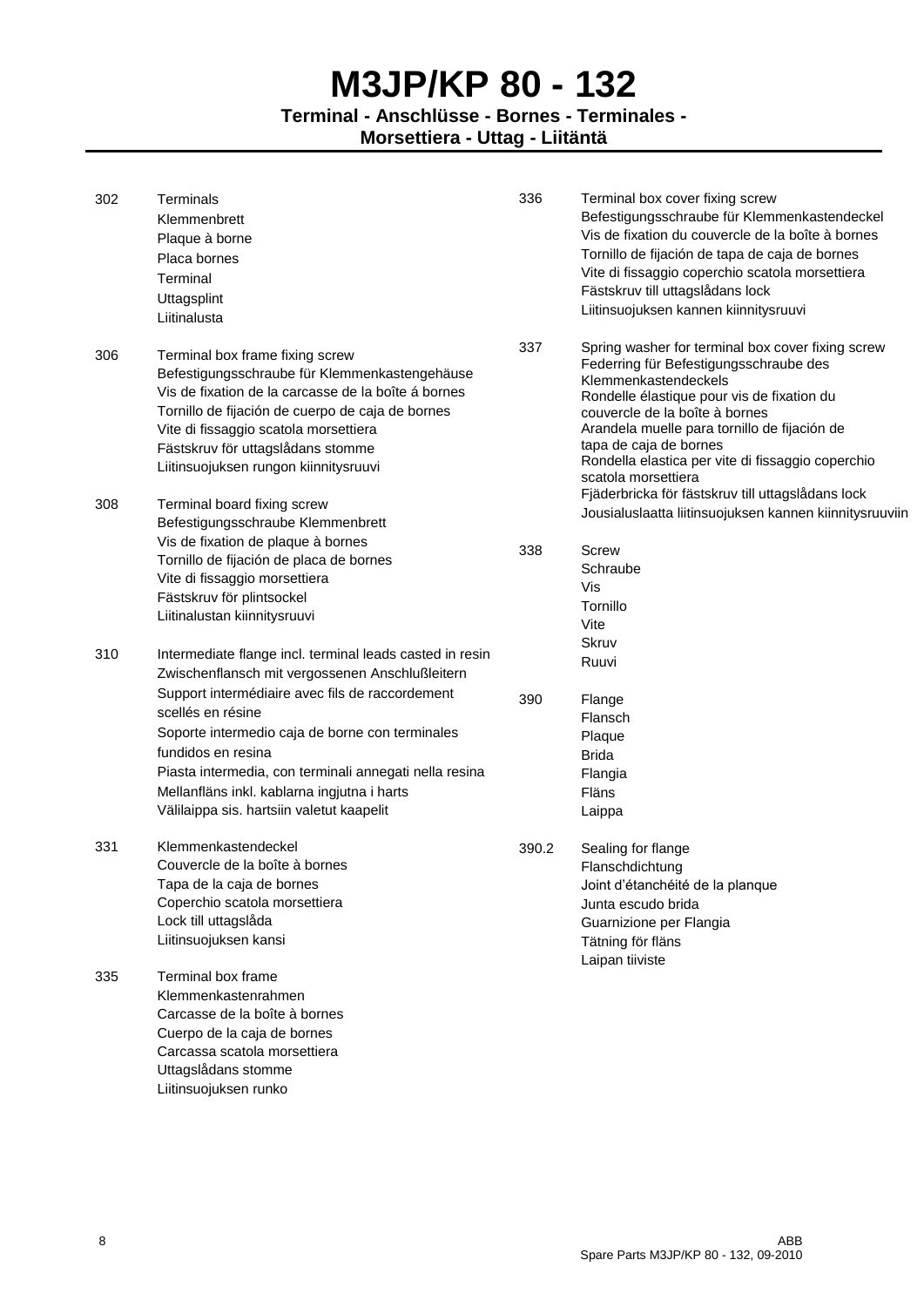**Spare parts, specification Ersatzteile, Spezifikation Pièces de rechange, spécifications Especificación de piezas de recambio Specifica parti di ricambio esplosione Reservdelar, specifikation Varaosat, erittely**

When ordering parts, and in all correspondence, please quote the type designation and serial number of the motor. If the rating plate is missing, state the number stamped on the free end of the shaft.

We reserve the right to alter designations and storage without prior notice.

Bei Bestellung von Ersatzteilen bzw. in allem Schriftverkehr sind die Nummer und Typenbezeichnung des Motors anzugeben. Falls der Leistungsschild verloren gegangen ist, ist die am Wellenende angegebene Nummer mitzuteilen. Änderungen der Bezeichnungs- und Lagerungsangaben bleiben vorbehalten.

Pour toute commande de pièces, et dans toute correspondance, vous devez préciser la référence et le numéro de série du moteur. Si la plaque signalétique a été retirée, précisez le numéro estampillé sur le bout d'arbre. Tous droits de modification des références et du stockage sans préavis.

Al pedir piezas de recambio, y en toda la correspondencia, por favor indicar el tipo de motor y su correspondiente número de serie. Si por alguna causa la placa de características faltase, mencionar el número grabado sobre la salida de eje.

Nos reservamos el derecho de cambiar las designaciones y almacenamiento sin previo aviso.

Vid beställning av reservdelar och vid reklamationer bör motornummer och fullständig typbeteckning anges. Om motorns märkplåt fallit bort anges det nummer som stämplats på axeländan. Vi förbehåller oss rätt till ändring i kodbeteckning och lagerhållning utan föregående meddelande.

Quando vengono ordinate parti di ricambio e in tutta la corrispondenza, vogliate indicare il tipo del motore ed il relativo numero di targa. Se la targa del motore è andata smarrita, vogliare indicare il numero stampigliato sull'estremità libera dell'albero.

Ci riserviamo il diritto di modificare la designazione e la messa a magazzino delle parti senza preavviso

Varaosia tilattaessa tai muistutuksia tehtäessä on moottorin numero ja lajimerkki ehdottomasti ilmoitettava. Jos moottorin arvokilpi on irronnut, ilmoitetaan akselin päähän leimattu numero. Pidätämme itsellemme oikeuden muuttaa tunnuksia ja varastointia ilman ennakkoilmoitusta.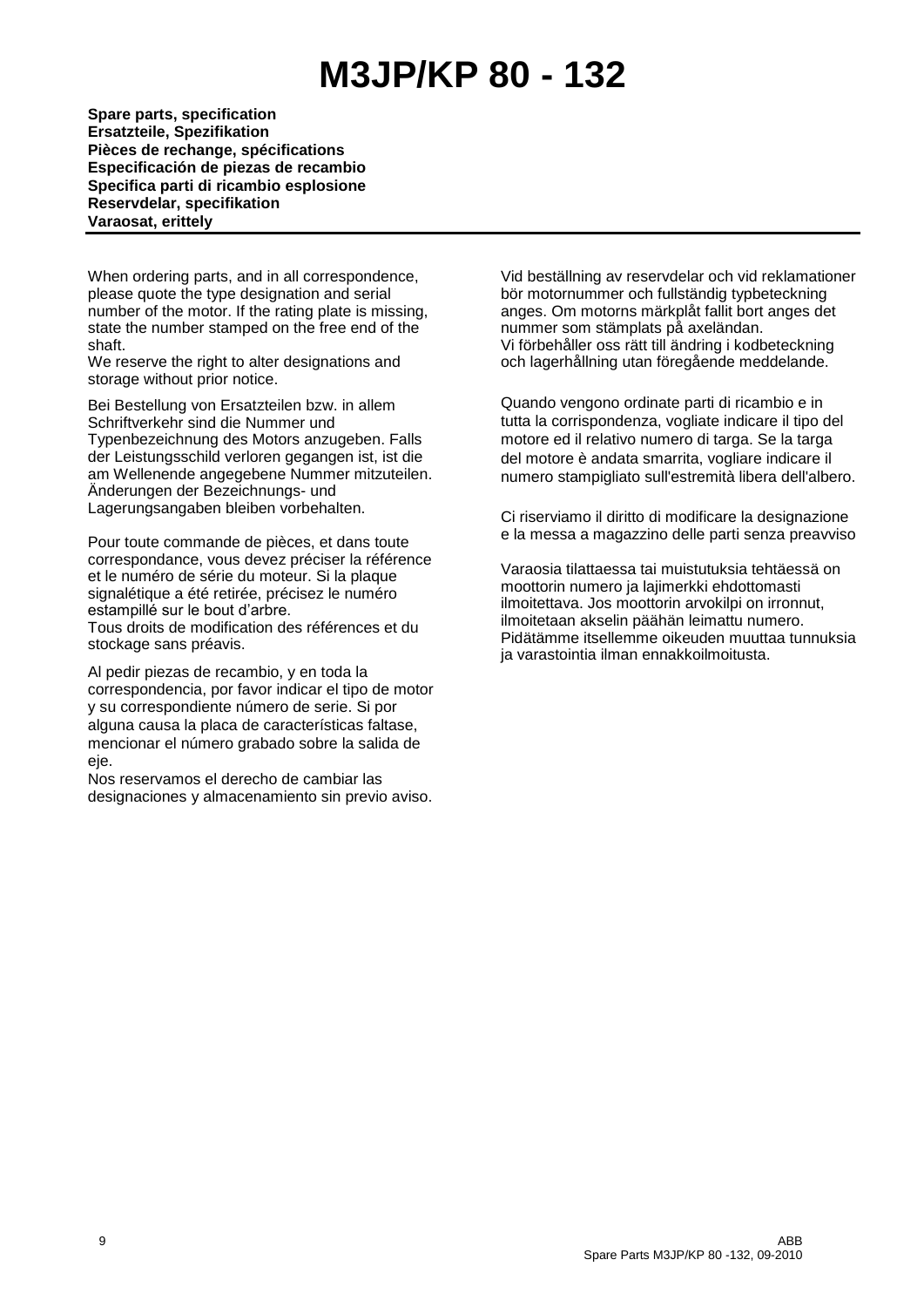| IVIJJF/INF<br>OU<br>I JZ                                         |                                                                                                  |                                                                            |                                                                                                        |                                                                                              |                                                                                                                 |                                                        |  |  |
|------------------------------------------------------------------|--------------------------------------------------------------------------------------------------|----------------------------------------------------------------------------|--------------------------------------------------------------------------------------------------------|----------------------------------------------------------------------------------------------|-----------------------------------------------------------------------------------------------------------------|--------------------------------------------------------|--|--|
| Part No.<br>Teil No.<br>Réference<br>Part nr<br>Del nr<br>Osa no | Motor size<br>Motor Baugröße<br>Hauteur d'axe<br>Tamaño motor<br>Motor storlek<br>Moottorin koko | No. of poles<br>Polzahl<br>Nbre poles<br>No de polos<br>Poltal<br>Napaluku | <b>NOTE</b><br><b>HINWEIS</b><br><b>NOTE</b><br><b>OBSERVACIONE</b><br>S<br>OBSERVERA<br><b>HUOMAA</b> | Type designation<br>Typenbezeichnung<br>Désignation<br>Código<br>Typbeteckning<br>Lajimerkki | Qty per motor<br>Stück per Motor<br>Qté par moteur<br>Cantidad por motor<br>Antal per motor<br>Kpl per moottori | Weight<br>Gewicht<br>Poids<br>Peso<br>Vikt<br>Paino kg |  |  |
|                                                                  |                                                                                                  |                                                                            |                                                                                                        |                                                                                              |                                                                                                                 |                                                        |  |  |
| 12                                                               | 80                                                                                               | 2                                                                          |                                                                                                        | 3GZF213708-30                                                                                | 1                                                                                                               | 2,1                                                    |  |  |
| IM1001                                                           | 90                                                                                               | 2                                                                          |                                                                                                        | 3GZF213709-30                                                                                | 1                                                                                                               | 2,5                                                    |  |  |
|                                                                  | 100-112                                                                                          | 2                                                                          |                                                                                                        | 3GZF213710-30                                                                                | 1                                                                                                               | 3,7                                                    |  |  |
|                                                                  | 132                                                                                              | 2                                                                          |                                                                                                        | 3GZF213713-30                                                                                | 1                                                                                                               | 6,5                                                    |  |  |
| 114                                                              | 80                                                                                               |                                                                            | FF100                                                                                                  | 3GZF223008-33                                                                                | 1                                                                                                               |                                                        |  |  |
| IM3001                                                           | 80                                                                                               |                                                                            |                                                                                                        |                                                                                              | 1                                                                                                               | 1<br>1                                                 |  |  |
|                                                                  |                                                                                                  |                                                                            | FT100                                                                                                  | 3GZF223008-37                                                                                |                                                                                                                 |                                                        |  |  |
|                                                                  | 80-90                                                                                            | 2                                                                          | FF165                                                                                                  | 3GZF223008-30                                                                                | 1                                                                                                               | 2,5                                                    |  |  |
|                                                                  |                                                                                                  |                                                                            | FF130                                                                                                  | 3GZF223008-31                                                                                | 1                                                                                                               | 1,7                                                    |  |  |
|                                                                  |                                                                                                  |                                                                            | FF115                                                                                                  | 3GZF223008-32                                                                                | 1                                                                                                               | 1,3                                                    |  |  |
|                                                                  | 80-90                                                                                            | 2                                                                          | FT130                                                                                                  | 3GZF223008-35                                                                                | 1                                                                                                               | 1,7                                                    |  |  |
|                                                                  |                                                                                                  |                                                                            | FT115                                                                                                  | 3GZF223008-36                                                                                | 1                                                                                                               | 1,3                                                    |  |  |
|                                                                  | 100-112                                                                                          | 2                                                                          | FF215                                                                                                  | 3GZF223010-30                                                                                | 1                                                                                                               | 5,2                                                    |  |  |
|                                                                  |                                                                                                  |                                                                            | FF165                                                                                                  | 3GZF223010-31                                                                                | 1                                                                                                               | 2,6                                                    |  |  |
|                                                                  |                                                                                                  |                                                                            | FF130                                                                                                  | 3GZF223010-32                                                                                | 1                                                                                                               | 1,7                                                    |  |  |
|                                                                  | 100-112                                                                                          | 2                                                                          | FT215                                                                                                  | 3GZF223010-33                                                                                | 1                                                                                                               | 5,2                                                    |  |  |
|                                                                  |                                                                                                  |                                                                            | FT130                                                                                                  | 3GZF223010-34                                                                                | 1                                                                                                               | 1,7                                                    |  |  |
|                                                                  | 132                                                                                              | 2                                                                          | FF265                                                                                                  | 3GZF223013-30                                                                                | 1                                                                                                               | 8                                                      |  |  |
|                                                                  |                                                                                                  |                                                                            | FF215                                                                                                  | 3GZF223013-31                                                                                | 1                                                                                                               | 5,6                                                    |  |  |
|                                                                  |                                                                                                  |                                                                            | FF165                                                                                                  | 3GZF223013-32                                                                                | 1                                                                                                               | 4,3                                                    |  |  |
|                                                                  | 132                                                                                              | 2                                                                          | FT265                                                                                                  | 3GZF223013-33                                                                                | 1                                                                                                               | 8                                                      |  |  |
|                                                                  |                                                                                                  |                                                                            | FT215                                                                                                  | 3GZF223013-34                                                                                | 1                                                                                                               | 5,6                                                    |  |  |
|                                                                  |                                                                                                  |                                                                            | FT165                                                                                                  | 3GZF223013-35                                                                                | $\mathbf{1}$                                                                                                    | 4,3                                                    |  |  |
| 13                                                               | 132                                                                                              | 2                                                                          |                                                                                                        | 3GZF203713-30                                                                                | 1                                                                                                               | 6,5                                                    |  |  |
| 17                                                               | 80                                                                                               | 2                                                                          |                                                                                                        | 9ADA187-38                                                                                   | 4                                                                                                               |                                                        |  |  |
|                                                                  | 90-112                                                                                           | 2                                                                          |                                                                                                        | 9ADA187-51                                                                                   | 4                                                                                                               |                                                        |  |  |
|                                                                  | 132                                                                                              | 2                                                                          |                                                                                                        | 9ADA187-52                                                                                   | 4                                                                                                               |                                                        |  |  |
| 19                                                               | 132                                                                                              | 2                                                                          |                                                                                                        | 9ADA187-52                                                                                   | 4                                                                                                               |                                                        |  |  |
|                                                                  |                                                                                                  |                                                                            |                                                                                                        |                                                                                              |                                                                                                                 |                                                        |  |  |
| 38                                                               | 80-90                                                                                            | 2                                                                          |                                                                                                        | 3GZF243108-30                                                                                | 1                                                                                                               |                                                        |  |  |
|                                                                  | 100-112                                                                                          | 2                                                                          |                                                                                                        | 3GZF243110-30                                                                                | 1                                                                                                               |                                                        |  |  |
|                                                                  | 132                                                                                              | 2                                                                          |                                                                                                        | 3GZF243113-30                                                                                | 1                                                                                                               |                                                        |  |  |
| 45                                                               | 132                                                                                              | 2                                                                          |                                                                                                        | 3GZF243113-30                                                                                | 1                                                                                                               |                                                        |  |  |
| 49                                                               | 80-90                                                                                            | 2                                                                          |                                                                                                        | 9ADA187-25                                                                                   | 3                                                                                                               |                                                        |  |  |
|                                                                  | 100-112                                                                                          | 2                                                                          |                                                                                                        | 9ADA187-36                                                                                   | 3                                                                                                               |                                                        |  |  |
|                                                                  | 132                                                                                              | 2                                                                          |                                                                                                        | 9ADA187-49                                                                                   | 3                                                                                                               |                                                        |  |  |
| 50                                                               | 132                                                                                              | 2                                                                          |                                                                                                        | 9ADA187-49                                                                                   | 3                                                                                                               |                                                        |  |  |
| 18                                                               | 80-90                                                                                            | 2                                                                          |                                                                                                        | 3GZF234009-205                                                                               | 1                                                                                                               |                                                        |  |  |
|                                                                  | 100-112                                                                                          | 2                                                                          |                                                                                                        | 3GZF234010-206                                                                               | 1                                                                                                               |                                                        |  |  |
|                                                                  | 132                                                                                              | 2                                                                          |                                                                                                        | 3GZF234013-208                                                                               | 1                                                                                                               |                                                        |  |  |
|                                                                  |                                                                                                  |                                                                            |                                                                                                        |                                                                                              |                                                                                                                 |                                                        |  |  |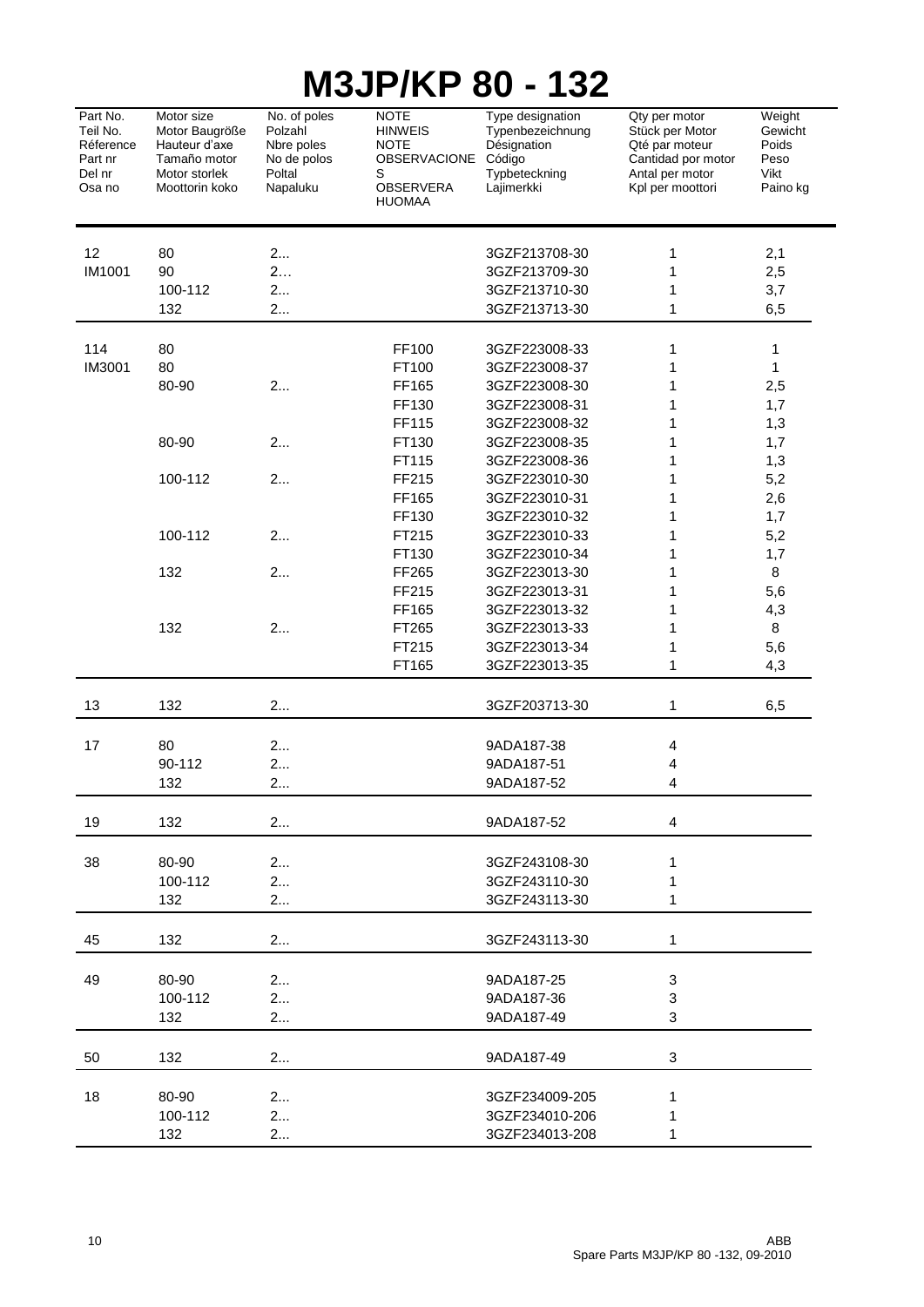| Part No.<br>Teil No.<br>Réference<br>Part nr<br>Del nr<br>Osa no | Motor size<br>Motor Baugröße<br>Hauteur d'axe<br>Tamaño motor<br>Motor storlek<br>Moottorin koko | No. of poles<br>Polzahl<br>Nbre poles<br>No de polos<br>Poltal<br>Napaluku | <b>NOTE</b><br><b>HINWEIS</b><br><b>NOTE</b><br><b>OBSERVACIONES</b><br><b>OBSERVERA</b><br><b>HUOMAA</b> | Type designation<br>Typenbezeichnung<br>Désignation<br>Código<br>Typbeteckning<br>Lajimerkki | Qty per motor<br>Stück per Motor<br>Qté par moteur<br>Cantidad por motor<br>Antal per motor<br>Kpl per moottori | Weight<br>Gewicht<br>Poids<br>Peso<br>Vikt<br>Paino kg |
|------------------------------------------------------------------|--------------------------------------------------------------------------------------------------|----------------------------------------------------------------------------|-----------------------------------------------------------------------------------------------------------|----------------------------------------------------------------------------------------------|-----------------------------------------------------------------------------------------------------------------|--------------------------------------------------------|
|                                                                  |                                                                                                  |                                                                            |                                                                                                           |                                                                                              |                                                                                                                 |                                                        |
| 24                                                               | 80                                                                                               | 2                                                                          |                                                                                                           | 3GZF234008-204                                                                               | 1                                                                                                               |                                                        |
|                                                                  | 90                                                                                               | 2                                                                          |                                                                                                           | 3GZF234009-205                                                                               | 1                                                                                                               |                                                        |
|                                                                  | 100-112                                                                                          | 2<br>2                                                                     |                                                                                                           | 3GZF234010-206                                                                               | 1<br>1                                                                                                          |                                                        |
|                                                                  | 132                                                                                              |                                                                            |                                                                                                           | 3GZF234013-208                                                                               |                                                                                                                 |                                                        |
| 30                                                               | 80                                                                                               | 2                                                                          |                                                                                                           | 3GZF334430-15                                                                                | $\overline{\mathbf{c}}$                                                                                         |                                                        |
|                                                                  | 90                                                                                               | 2                                                                          |                                                                                                           | 3GZF334430-16                                                                                | 1                                                                                                               |                                                        |
|                                                                  | 100-112                                                                                          | 2                                                                          |                                                                                                           | 3GZF334430-8                                                                                 | 1                                                                                                               |                                                        |
|                                                                  | 132                                                                                              | 2                                                                          |                                                                                                           | 3GZF334430-10                                                                                | 1                                                                                                               |                                                        |
|                                                                  |                                                                                                  |                                                                            |                                                                                                           |                                                                                              |                                                                                                                 |                                                        |
| 42                                                               | 80-90                                                                                            | 2                                                                          |                                                                                                           | 3GZF264730-117                                                                               | 1                                                                                                               |                                                        |
|                                                                  | 100-112                                                                                          | 2                                                                          |                                                                                                           | 3GZF264730-118                                                                               | 1                                                                                                               |                                                        |
|                                                                  | 132                                                                                              | 2                                                                          |                                                                                                           | 3GZF264730-102                                                                               | 1                                                                                                               |                                                        |
|                                                                  |                                                                                                  |                                                                            |                                                                                                           |                                                                                              |                                                                                                                 |                                                        |
| 47                                                               | 80<br>90                                                                                         | 2<br>2                                                                     |                                                                                                           | 3GZF264730-124<br>3GZF264730-117                                                             | 1<br>1                                                                                                          |                                                        |
|                                                                  | 100-112                                                                                          | 2                                                                          |                                                                                                           | 3GZF264730-118                                                                               | 1                                                                                                               |                                                        |
|                                                                  | 132                                                                                              | 2                                                                          |                                                                                                           | 3GZF264730-102                                                                               | 1                                                                                                               |                                                        |
|                                                                  |                                                                                                  |                                                                            |                                                                                                           |                                                                                              |                                                                                                                 |                                                        |
| 61                                                               | 80                                                                                               | 2                                                                          |                                                                                                           | 3GZF304108-30                                                                                | 1                                                                                                               |                                                        |
|                                                                  | 90                                                                                               | 2                                                                          |                                                                                                           | 3GZF304109-30                                                                                | 1                                                                                                               |                                                        |
|                                                                  | 100-112                                                                                          | 2                                                                          |                                                                                                           | 3GZF304110-30                                                                                | 1                                                                                                               |                                                        |
|                                                                  | 132                                                                                              | 2                                                                          |                                                                                                           | 3GZF304113-31                                                                                | 1                                                                                                               |                                                        |
|                                                                  |                                                                                                  |                                                                            |                                                                                                           |                                                                                              |                                                                                                                 |                                                        |
| 65                                                               | 80                                                                                               | 2                                                                          |                                                                                                           | 3GZF334530-47                                                                                | 1                                                                                                               |                                                        |
|                                                                  | 90<br>100-112                                                                                    | 2<br>2                                                                     |                                                                                                           | 9ABA135-19<br>9ABA135-22                                                                     | 1<br>1                                                                                                          |                                                        |
|                                                                  | 132                                                                                              | 2                                                                          |                                                                                                           | 9ABA135-21                                                                                   | 1                                                                                                               |                                                        |
|                                                                  |                                                                                                  |                                                                            |                                                                                                           |                                                                                              |                                                                                                                 |                                                        |
| 67                                                               | 80                                                                                               | 2                                                                          |                                                                                                           | 3GZF314708-30                                                                                | 1                                                                                                               |                                                        |
|                                                                  | 90                                                                                               | 2                                                                          |                                                                                                           | 3GZF314709-30                                                                                | 1                                                                                                               |                                                        |
|                                                                  | 100-112                                                                                          | 2                                                                          |                                                                                                           | 3GZF314710-30                                                                                | 1                                                                                                               |                                                        |
|                                                                  | 132                                                                                              | 2                                                                          |                                                                                                           | 3GZF314713-30                                                                                | 1                                                                                                               |                                                        |
|                                                                  |                                                                                                  |                                                                            |                                                                                                           |                                                                                              |                                                                                                                 |                                                        |
| 69                                                               | 80-112                                                                                           | 2                                                                          |                                                                                                           | 9ADA187-13                                                                                   | $\overline{a}$                                                                                                  |                                                        |
|                                                                  | 132                                                                                              | 2                                                                          |                                                                                                           | 9ADA187-13                                                                                   | 3                                                                                                               |                                                        |
| 70                                                               | 80-112                                                                                           | 2                                                                          |                                                                                                           | 3GZF334007-1                                                                                 | 2                                                                                                               |                                                        |
|                                                                  | 132                                                                                              | 2                                                                          |                                                                                                           | 3GZF334030-29                                                                                | 3                                                                                                               |                                                        |
|                                                                  |                                                                                                  |                                                                            |                                                                                                           |                                                                                              |                                                                                                                 |                                                        |
| 71                                                               | 80-112                                                                                           | 2                                                                          |                                                                                                           | 3GZF334130-27                                                                                | $\overline{2}$                                                                                                  |                                                        |
|                                                                  | 132                                                                                              | 2                                                                          |                                                                                                           | 3GZF334130-13                                                                                | 3                                                                                                               |                                                        |
|                                                                  |                                                                                                  |                                                                            |                                                                                                           |                                                                                              |                                                                                                                 |                                                        |
| 73                                                               | 80                                                                                               | 2                                                                          |                                                                                                           | 3GZF443230-47                                                                                | 1                                                                                                               |                                                        |
|                                                                  | 90                                                                                               | 2                                                                          |                                                                                                           | 3GZF443230-51                                                                                | 1                                                                                                               |                                                        |
|                                                                  | 100-112                                                                                          | 2                                                                          |                                                                                                           | 3GZF443230-52                                                                                | 1                                                                                                               |                                                        |
|                                                                  | 132                                                                                              | 2                                                                          |                                                                                                           | 3GZF443230-58                                                                                | 1                                                                                                               |                                                        |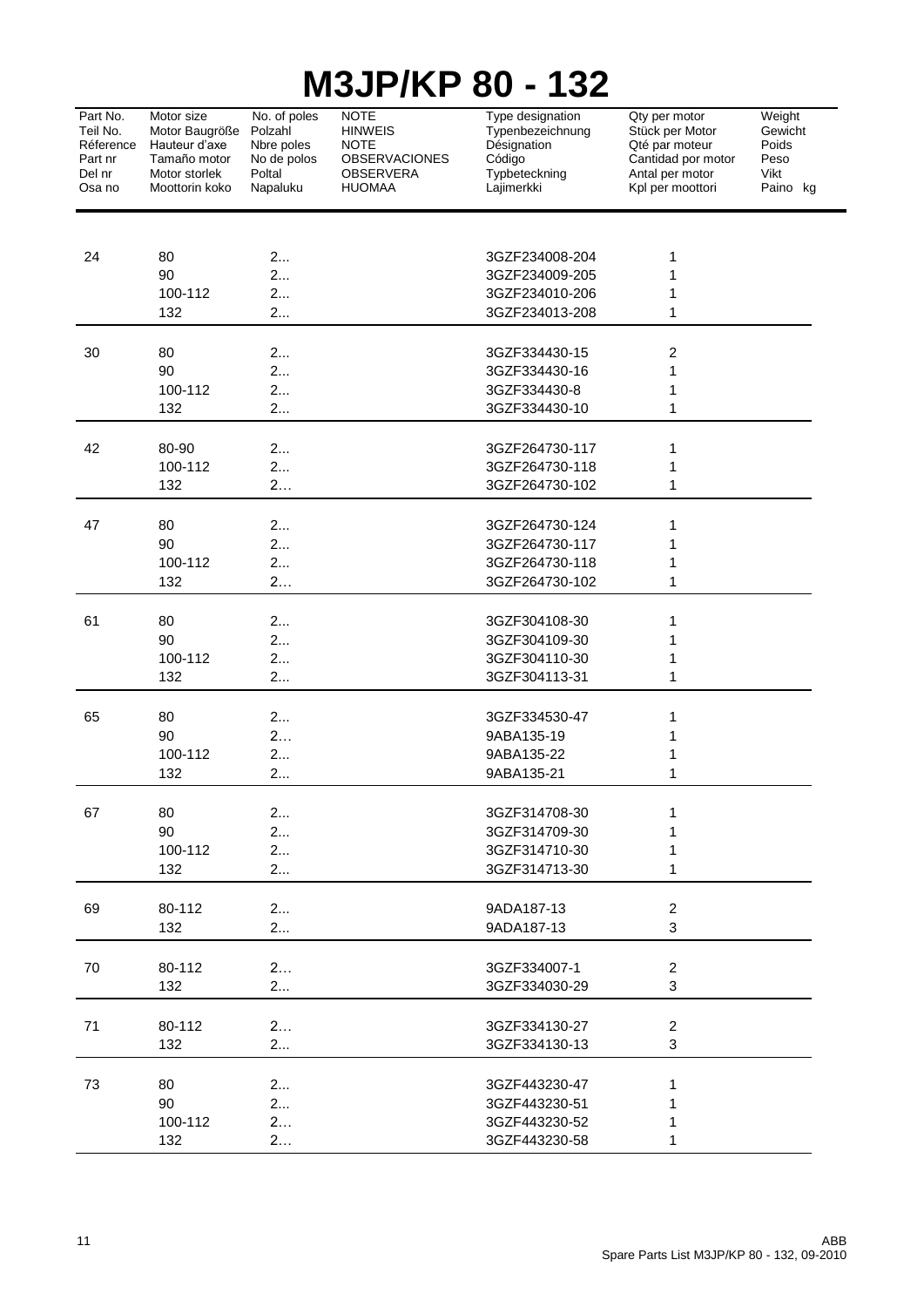| Part No.<br>Teil No.<br>Réference<br>Part nr<br>Del nr<br>Osa no | Motor size<br>Motor Baugröße<br>Hauteur d'axe<br>Tamaño motor<br>Motor storlek<br>Moottorin koko | No. of poles<br>Polzahl<br>Nbre poles<br>No de polos<br>Poltal<br>Napaluku | <b>NOTE</b><br><b>HINWEIS</b><br><b>NOTE</b><br>OBSERVACIONES<br><b>OBSERVERA</b><br><b>HUOMAA</b> | Type designation<br>Typenbezeichnung<br>Désignation<br>Código<br>Typbeteckning<br>Lajimerkki | Qty per motor<br>Stück per Motor<br>Qté par moteur<br>Cantidad por motor<br>Antal per motor<br>Kpl per moottori | Weight<br>Gewicht<br>Poids<br>Peso<br>Vikt<br>Paino kg |
|------------------------------------------------------------------|--------------------------------------------------------------------------------------------------|----------------------------------------------------------------------------|----------------------------------------------------------------------------------------------------|----------------------------------------------------------------------------------------------|-----------------------------------------------------------------------------------------------------------------|--------------------------------------------------------|
| 92                                                               | 80-132                                                                                           | 2                                                                          |                                                                                                    | 3GZF334030-546                                                                               | 1                                                                                                               |                                                        |
| 93                                                               | 80-132                                                                                           | 2                                                                          |                                                                                                    | 3GZF334030-208                                                                               | 1                                                                                                               |                                                        |
| 94                                                               | 80-132                                                                                           | 2                                                                          |                                                                                                    | 9ADA187-25                                                                                   | 1                                                                                                               |                                                        |
| 109                                                              | 80-90                                                                                            | 2                                                                          |                                                                                                    | 3GZF113008-40                                                                                | 1                                                                                                               |                                                        |
|                                                                  | 100                                                                                              | 2                                                                          |                                                                                                    | 3GZF113010-44                                                                                | 1                                                                                                               |                                                        |
|                                                                  | 112<br>132                                                                                       | 2<br>2                                                                     |                                                                                                    | 3GZF113011-35<br>3GZF113013-42                                                               | 1<br>1                                                                                                          |                                                        |
| 110                                                              | 80-90                                                                                            | 2                                                                          |                                                                                                    | 3GZF113008-41                                                                                | 1                                                                                                               |                                                        |
|                                                                  | 100                                                                                              | 2                                                                          |                                                                                                    | 3GZF113010-45                                                                                | 1                                                                                                               |                                                        |
|                                                                  | 112                                                                                              | 2                                                                          |                                                                                                    | 3GZF113011-35                                                                                | 1                                                                                                               |                                                        |
|                                                                  | 132                                                                                              | 2                                                                          |                                                                                                    | 3GZF113013-43                                                                                | 1                                                                                                               |                                                        |
| 120                                                              | 80-90                                                                                            | 2                                                                          |                                                                                                    | 9ADA187-38                                                                                   | 4                                                                                                               |                                                        |
|                                                                  | 100-112                                                                                          | 2                                                                          |                                                                                                    | 9ADA187-52                                                                                   | 4                                                                                                               |                                                        |
|                                                                  | 132                                                                                              | 2                                                                          |                                                                                                    | 9ADA187-55                                                                                   | 4                                                                                                               |                                                        |
| 301                                                              | KP 80-132                                                                                        | 2                                                                          |                                                                                                    | 3GZF101015-99                                                                                | 1                                                                                                               |                                                        |
|                                                                  | JP 80-132                                                                                        | 2                                                                          |                                                                                                    | 3GZF101015-68                                                                                | 1                                                                                                               |                                                        |
| 337                                                              | KP 80-132                                                                                        | 2                                                                          |                                                                                                    | 3GZF334030-30                                                                                | 4                                                                                                               |                                                        |
|                                                                  | JP 80-132                                                                                        | 2                                                                          |                                                                                                    | 3GZF334030-31                                                                                | 4                                                                                                               |                                                        |
| 306                                                              | KP 80-132                                                                                        | 2                                                                          |                                                                                                    | 9ADA187-25                                                                                   | 4                                                                                                               |                                                        |
|                                                                  | JP 80-132                                                                                        | 2                                                                          |                                                                                                    | 9ADA187-37                                                                                   | 4                                                                                                               |                                                        |
| 307                                                              | KP 80-132                                                                                        | 2                                                                          |                                                                                                    | 3GZF334030-30                                                                                | 4                                                                                                               |                                                        |
|                                                                  | JP 80-132                                                                                        | 2                                                                          |                                                                                                    | 3GZF334030-31                                                                                | 4                                                                                                               |                                                        |
| 302                                                              | KP 80-132                                                                                        | 2                                                                          |                                                                                                    | 3GZF284708-2                                                                                 | 1                                                                                                               |                                                        |
|                                                                  | JP 80-132                                                                                        | 2                                                                          |                                                                                                    | 3GZF284708-2                                                                                 | 1                                                                                                               |                                                        |
| 308                                                              | KP 80-132                                                                                        | 2                                                                          |                                                                                                    | 9ADA187-4                                                                                    | $\overline{c}$                                                                                                  |                                                        |
|                                                                  | JP 80-132                                                                                        | 2                                                                          |                                                                                                    | 9ADA187-5                                                                                    | $\overline{2}$                                                                                                  |                                                        |
| 309                                                              | JP 80-132                                                                                        | 2                                                                          |                                                                                                    | 9ADA187-25                                                                                   | 4                                                                                                               |                                                        |
| 310                                                              | JP 80-132                                                                                        | 2                                                                          |                                                                                                    | 3GZF283708-30                                                                                | 1                                                                                                               | 3                                                      |
| 314                                                              | KP 80-132                                                                                        | 2                                                                          |                                                                                                    | 3GZF102708-B                                                                                 | 1                                                                                                               |                                                        |
|                                                                  | JP 80-132                                                                                        | 2                                                                          |                                                                                                    | 3GZF102708-A                                                                                 | 1                                                                                                               |                                                        |
| 331                                                              | KP 80-132                                                                                        | 2                                                                          |                                                                                                    | 3GZF273108-39                                                                                | 1                                                                                                               | 2,7                                                    |
|                                                                  | JP 80-132                                                                                        | 2.                                                                         |                                                                                                    | 3GZF273108-38                                                                                | 1                                                                                                               | 3,3                                                    |
| 331.2                                                            | KP 80-132                                                                                        | 2                                                                          |                                                                                                    | 3GZF484730-18                                                                                | 1                                                                                                               |                                                        |
|                                                                  |                                                                                                  |                                                                            |                                                                                                    |                                                                                              |                                                                                                                 |                                                        |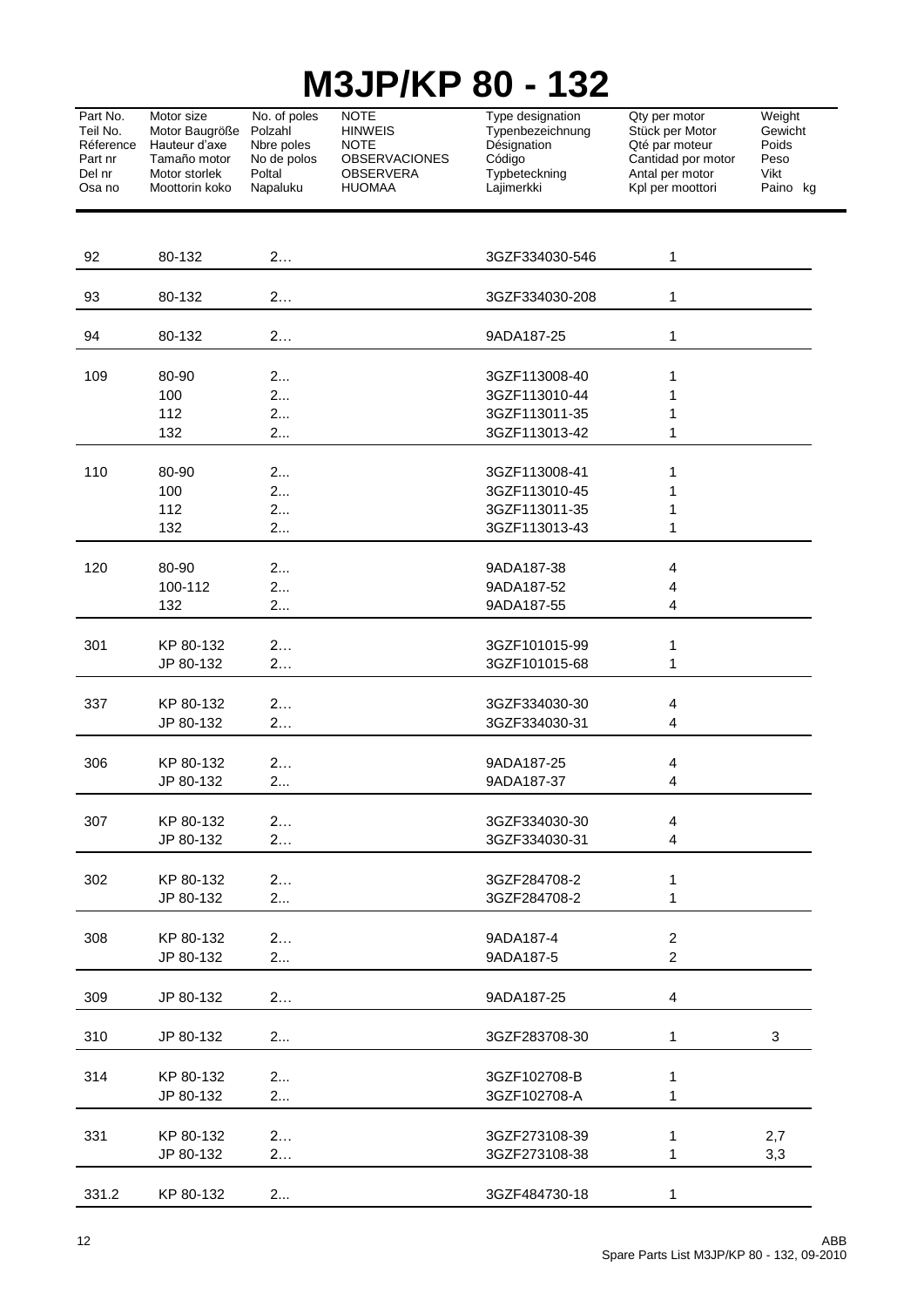| Part No.<br>Teil No.<br>Réference<br>Part nr<br>Del nr<br>Osa no | Motor size<br>Motor Baugröße<br>Hauteur d'axe<br>Tamaño motor<br>Motor storlek<br>Moottorin koko | No. of poles<br>Polzahl<br>Nbre poles<br>No de polos<br>Poltal<br>Napaluku | <b>NOTE</b><br><b>HINWEIS</b><br><b>NOTE</b><br><b>OBSERVACIONES</b><br><b>OBSERVERA</b><br><b>HUOMAA</b> | Type designation<br>Typenbezeichnung<br>Désignation<br>Código<br>Typbeteckning<br>Lajimerkki | Qty per motor<br>Stück per Motor<br>Qté par moteur<br>Cantidad por motor<br>Antal per motor<br>Kpl per moottori | Weight<br>Gewicht<br>Poids<br>Peso<br>Vikt<br>Paino kg |
|------------------------------------------------------------------|--------------------------------------------------------------------------------------------------|----------------------------------------------------------------------------|-----------------------------------------------------------------------------------------------------------|----------------------------------------------------------------------------------------------|-----------------------------------------------------------------------------------------------------------------|--------------------------------------------------------|
| 332                                                              | 80-132                                                                                           | 2                                                                          |                                                                                                           | 9ADA187-25                                                                                   | $\mathbf{1}$                                                                                                    |                                                        |
| 333                                                              | 80-132                                                                                           | 2                                                                          |                                                                                                           | 3GZF334030-546                                                                               | 1                                                                                                               |                                                        |
| 334                                                              | 80-132                                                                                           | 2                                                                          |                                                                                                           | 3GZF334030-229                                                                               | 1                                                                                                               |                                                        |
| 335                                                              | KP 80-132<br>JP 80-132                                                                           | 2                                                                          | $\overline{2}$                                                                                            | 3GZF273008-69<br>3GZF273008-30                                                               | 1<br>$\mathbf{1}$                                                                                               | 1,7<br>6                                               |
| 336                                                              | KP 80-132<br>JP 80-132                                                                           | 2<br>2                                                                     |                                                                                                           | 3GZF334030-663<br>9ADA187-37                                                                 | $\overline{\mathbf{4}}$<br>4                                                                                    |                                                        |
| 338                                                              | KP 80-132                                                                                        | 2                                                                          |                                                                                                           | 9ADA187-25                                                                                   | $\overline{4}$                                                                                                  |                                                        |
| 352                                                              | 80-132                                                                                           | 2                                                                          |                                                                                                           | 3GZF284708-2                                                                                 | 1                                                                                                               |                                                        |
| 356                                                              | 80-132                                                                                           | 2                                                                          |                                                                                                           | 9ADA272-5                                                                                    | 6                                                                                                               |                                                        |
| 357                                                              | KP 80-132<br>JP 80-132                                                                           | 2<br>2                                                                     |                                                                                                           | 9ADA317-5<br>9ADA317-5                                                                       | 3<br>6                                                                                                          |                                                        |
| 366                                                              | 80-132                                                                                           | 2                                                                          |                                                                                                           | 3GZF284730-159                                                                               | 6                                                                                                               |                                                        |
| 373                                                              | 80-132                                                                                           | 2                                                                          |                                                                                                           | 3GZF283708-32                                                                                | 1                                                                                                               |                                                        |
| 374                                                              | 80-132                                                                                           | 2                                                                          |                                                                                                           | 3GZF264708-1                                                                                 | 1                                                                                                               |                                                        |
| 390                                                              | KP 80 - 90<br>KP 100-132                                                                         | 2<br>2                                                                     |                                                                                                           | 3GZF284708-33<br>3GZF284708-31                                                               | 1<br>1                                                                                                          |                                                        |
| 390.2                                                            | KP 80-132                                                                                        | 2                                                                          |                                                                                                           | 3GZF264730-180                                                                               | 1                                                                                                               |                                                        |